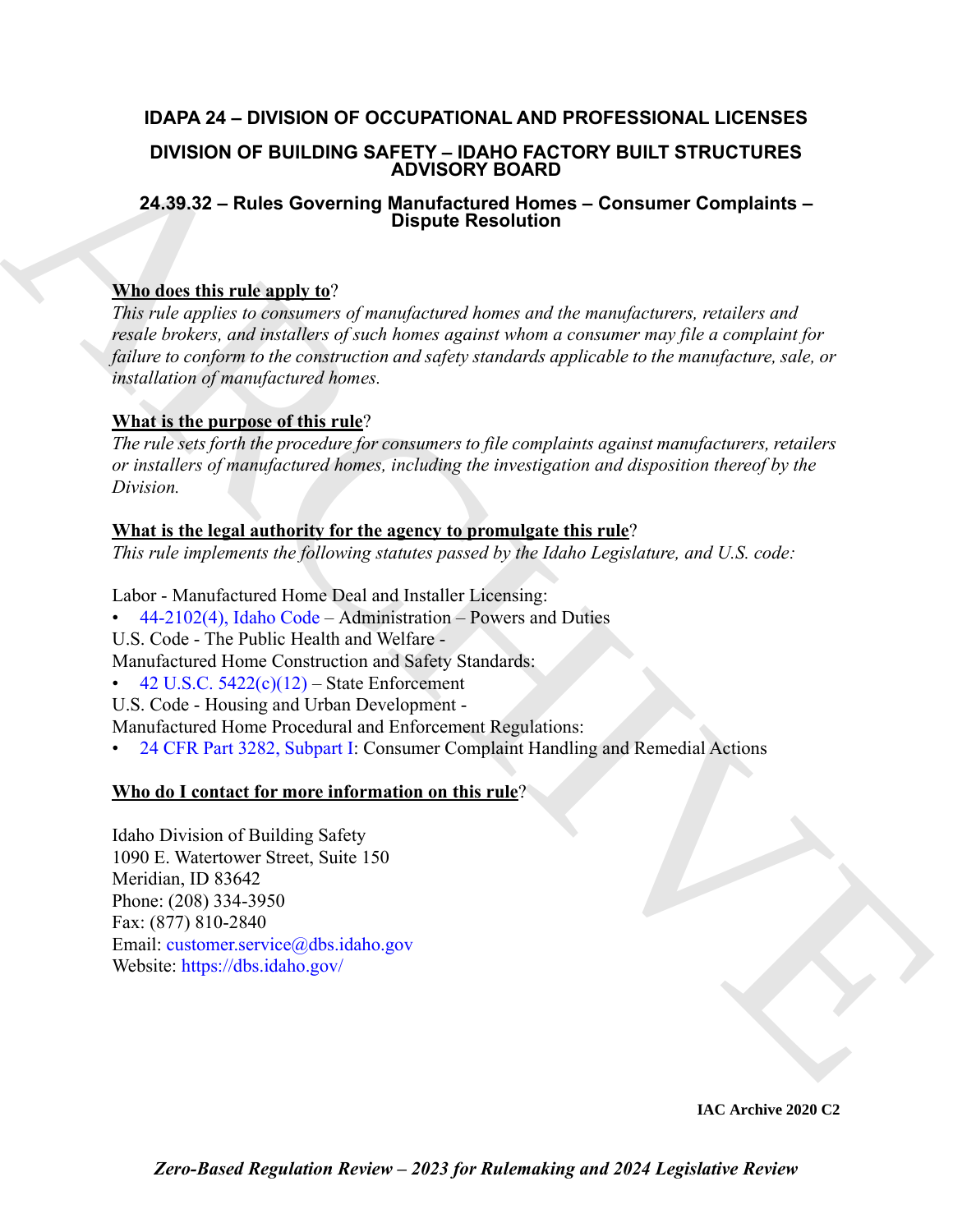# **Table of Contents**

## 24.39.32 - Rules Governing Manufactured Homes -<br>Consumer Complaints - Dispute Resolution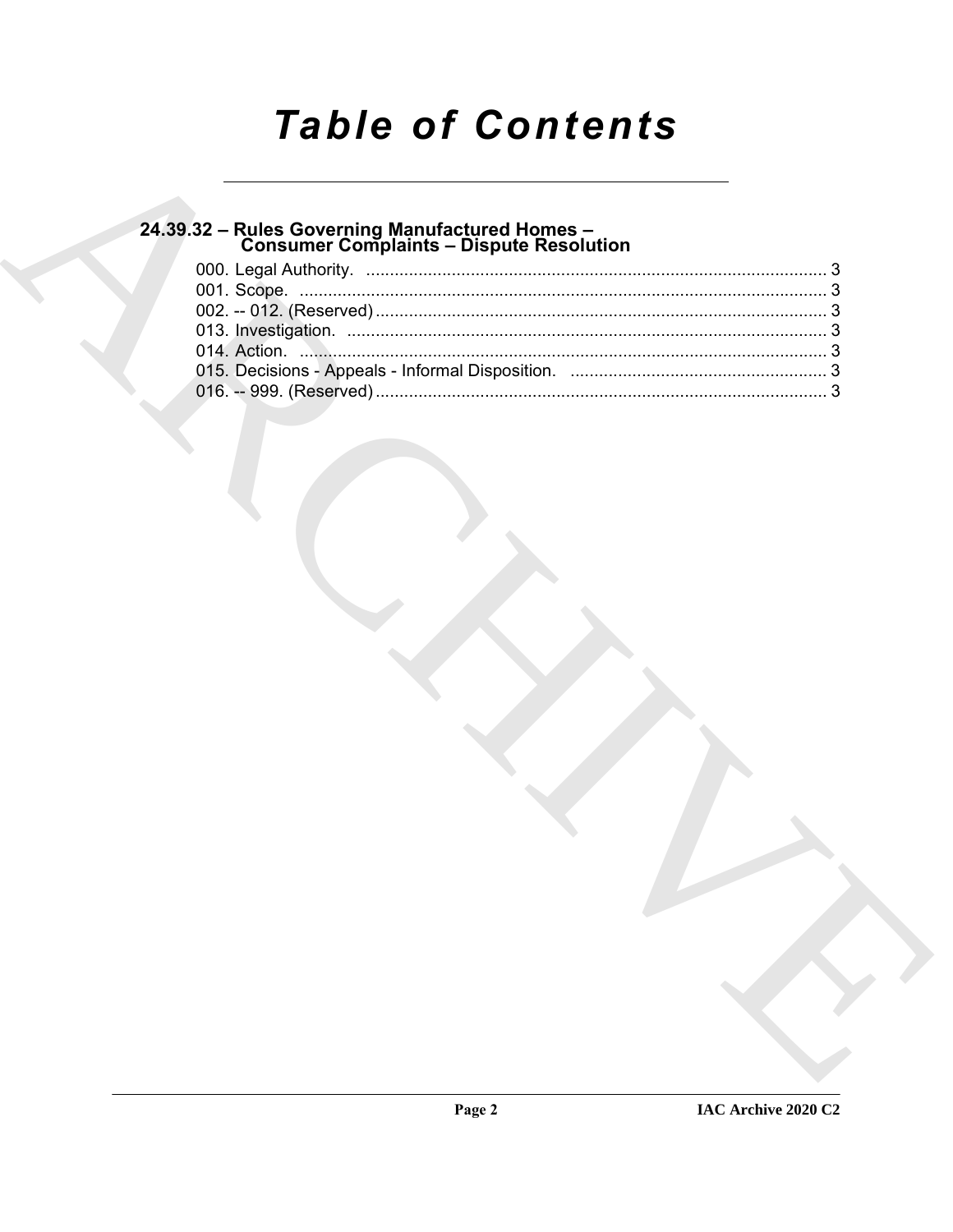#### **24.39.32 – RULES GOVERNING MANUFACTURED HOMES – CONSUMER COMPLAINTS – DISPUTE RESOLUTION**

#### <span id="page-2-20"></span><span id="page-2-1"></span><span id="page-2-0"></span>**000. LEGAL AUTHORITY.**

The rules are promulgated pursuant to Section 44-2102(4), Idaho Code. (7-1-21)T

#### <span id="page-2-21"></span><span id="page-2-2"></span>**001. SCOPE.**

The rules establish a program for the timely resolution of disputes between manufacturers, retailers and installers of manufactured homes in order to comply with Federal Housing and Urban Development regulations within 42 U.S.C.<br>(7-1-21)T Section  $5422(c)(12)$ .

#### <span id="page-2-3"></span>**002. -- 012. (RESERVED)**

#### <span id="page-2-16"></span><span id="page-2-4"></span>**013. INVESTIGATION.**

<span id="page-2-19"></span>**01. Site Inspection**. The Division may perform a site inspection, based on the nature of a complaint or upon request of the complainant.  $(7-1-21)T$ 

<span id="page-2-17"></span>**02. Fees**. A charge for mileage to and from the inspection site, plus an hourly charge for the time spent conducting the inspection, is assessed the manufacturer, installer, or retailer if a site inspection is made upon a request by the manufacturer, installer, or retailer, and does not involve a serious defect or imminent safety hazard. (7-1-21)T

<span id="page-2-18"></span>**03.** Inspection Report. Following a site inspection, the inspector will prepare a final report and hotographs. (7-1-21) include photographs.

#### <span id="page-2-8"></span><span id="page-2-5"></span>**014. ACTION.**

A notification letter and copies of the complaint form and investigation findings may be provided to all involved parties and HUD.

<span id="page-2-10"></span>**01. Division Action**. Any Division action, notification and follow-up are completed according to HUD guidelines. (7-1-21)T

<span id="page-2-11"></span>**02. License File**. If the nature of the complaint pertains to retailer contractual issues or installation problems, a copy of the complaint is to be consolidated with the appropriate Division license files. (7-1-21)T

<span id="page-2-9"></span>**03. Correction or Repair**. A Division building inspector will issue a report concerning correction or repair of defects that are a matter of dispute between the homeowner, retailer, installer, or manufacturer. The report will include the likely cause of the defect and identify the party responsible for creating the defect that is in need of correction or repair.  $(7-1-21)T$ correction or repair.

#### <span id="page-2-14"></span><span id="page-2-12"></span><span id="page-2-6"></span>**015. DECISIONS - APPEALS - INFORMAL DISPOSITION.**

60.<br>
Microsoft Control (7-12) (TIMBETIVE and 4-2 (12) 4), bable Cade.<br>
The microsoft shape are stronger for the forest involvement of disperses monothermore, residence that the residence of the microsoft shape are stronge **01. Decisions**. The Administrator will review the inspector's report and set forth the required corrective action and identify the party responsible for such action. The Administrator may initiate a contested case proceeding if, in his sole discretion, he determines that such a proceeding or further investigation would be of assistance in reaching a decision. The decision must direct the responsible party to complete the required corrective action within specified timelines and consider the needs of the involved parties including, but not limited to, safety, anticipated expense and availability of funds, time of year, and convenience to the parties. (7-1-21)T anticipated expense and availability of funds, time of year, and convenience to the parties.

<span id="page-2-15"></span><span id="page-2-13"></span>**02.** Appeals. Decisions of the administrator are final orders for purposes of appeal. (7-1-21) T

**03. Informal Disposition -- Arbitration -- Mediation**. Unless otherwise prohibited by other provisions of law, informal disposition may be made of any complaint by negotiation, stipulation, agreed settlement, and consent order. The parties may agree to enter into binding arbitration or mediation. Informal settlement of matters is to be encouraged.  $(7-1-21)T$ 

#### <span id="page-2-7"></span>**016. -- 999. (RESERVED)**